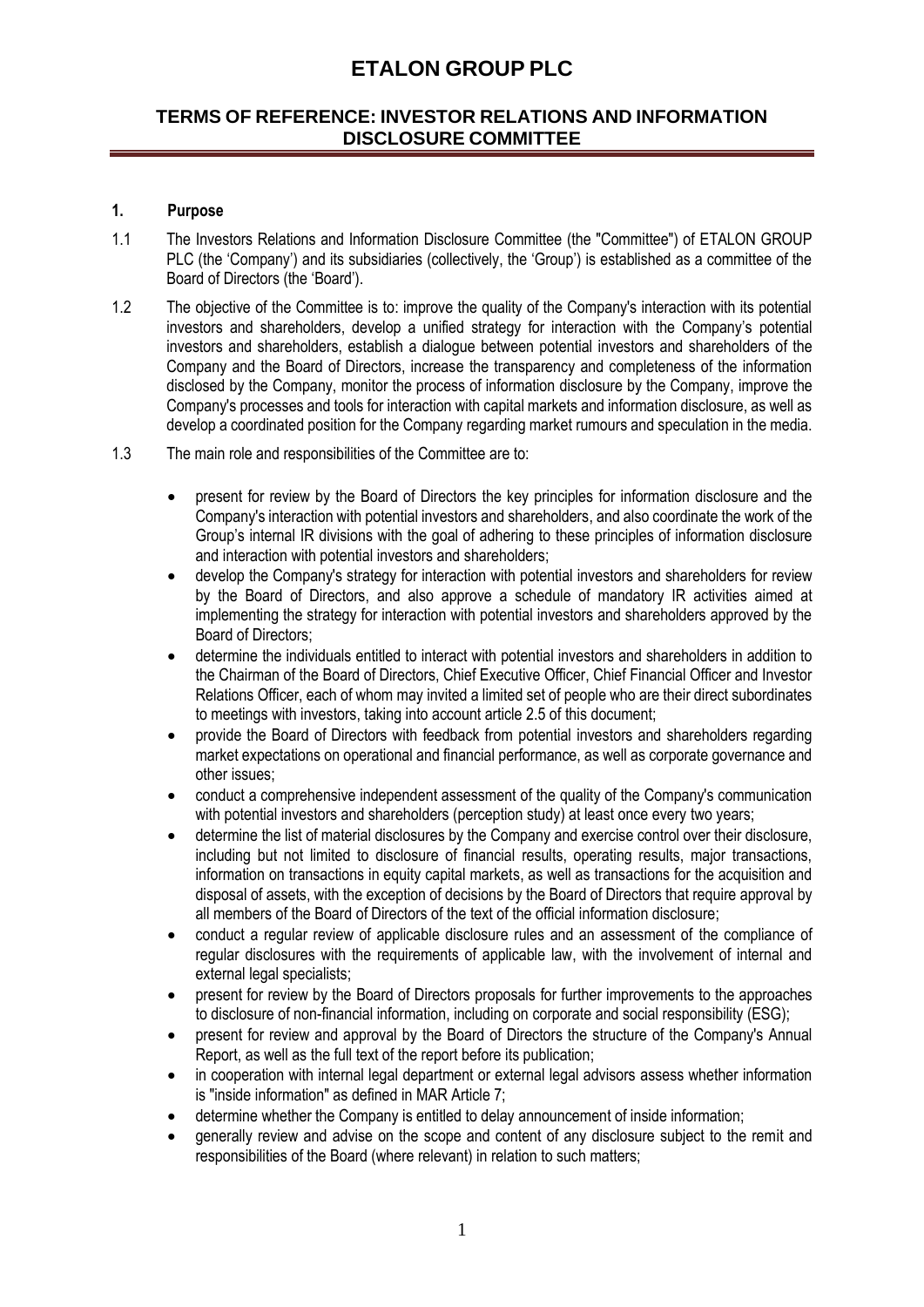## **TERMS OF REFERENCE: INVESTOR RELATIONS AND INFORMATION DISCLOSURE COMMITTEE**

- provide support in preparing new releases, communications with shareholders, stakeholders, investors, analysts and the media on issues concerning financial information, earnings guidance or any inside information matters;
- monitor market rumour and press speculation and consider whether an information disclosure is required in relation to the rumours and/or speculation;
- monitor any changes in the Company's circumstances and assess whether they trigger an obligation to make an information disclosure;
- prepare and verify announcements for notification of inside information;
- ensure that the Company's procedures and systems relating to inside information are adequate to enable effective dissemination of information to the Investor Relations and Information Disclosure Committee from within the Group;
- in cooperation with Company's legal department assess which officers and employees should be listed on any insider list prepared and maintained by the Company;
- take any other action it sees fit to ensure that the Company complies with its regulatory obligations in relation to disclosure of inside information and insider lists;
- ensure that a record of all decisions of the Committee and any procedures put in place to ensure the effective dissemination of information to it is kept; and
- review and, where necessary, propose the amendment of these terms of reference.
- 1.4 The Committee shall report to the Board, identifying matters in the areas of investor relations, information disclosure, corporate and social responsibility (ESG), as well as the investment community's perception of the Company's performance, in respect of which it considers that action or improvement is needed, and making recommendations as to the steps to be taken.

### **2. Authority and Responsibilities**

- 2.1 The Committee is authorised by the Board to undertake measures aimed at improving communication between institutional investors, shareholders and other stakeholders arising from Company's public status and set out the key principles for information disclosure within the terms of reference outlined below. The Committee should also encourage continuous improvement of, and should foster adherence to, the Group's policies, procedures and practices at all levels.
- 2.2 In discharging its responsibilities, the Committee shall have access to sufficient resources in order to carry out its duties, including access to the Company's corporate secretary for assistance as required.
- 2.3 The Committee has the right to request from the Group's management information that is necessary for the Committee's activities.
- 2.4 The Company's management shall aim to cooperate with any bona fide request made by the Committee and, if necessary, provide explanations and clarifications at a meeting of the Investor Relations and Information Disclosure Committee.
- 2.5 The Committee is accountable to the Board and shall not be entitled to sub-delegate all or any of the powers and authority delegated to it, except the responsibility to communicate directly with potential investors and shareholders granted to Company's Investor Relations Officer. At the same time, the Investor Relations Officer, like any other employee of the Company, is obliged to notify the Chairman of the Committee in advance about all possible meetings with potential investors and shareholders. The Chairman of the Committee and any of the members of the Committee at their discretion may decide to participate in any of the scheduled meetings or conference calls, and any employee of the Company is obliged to assist him or her in participating in the scheduled meeting.
- 2.6 If the Company decides to undertake any equity capital markets transactions, or other transactions that involve communication with potential investors and shareholders, the Chairman of the Committee shall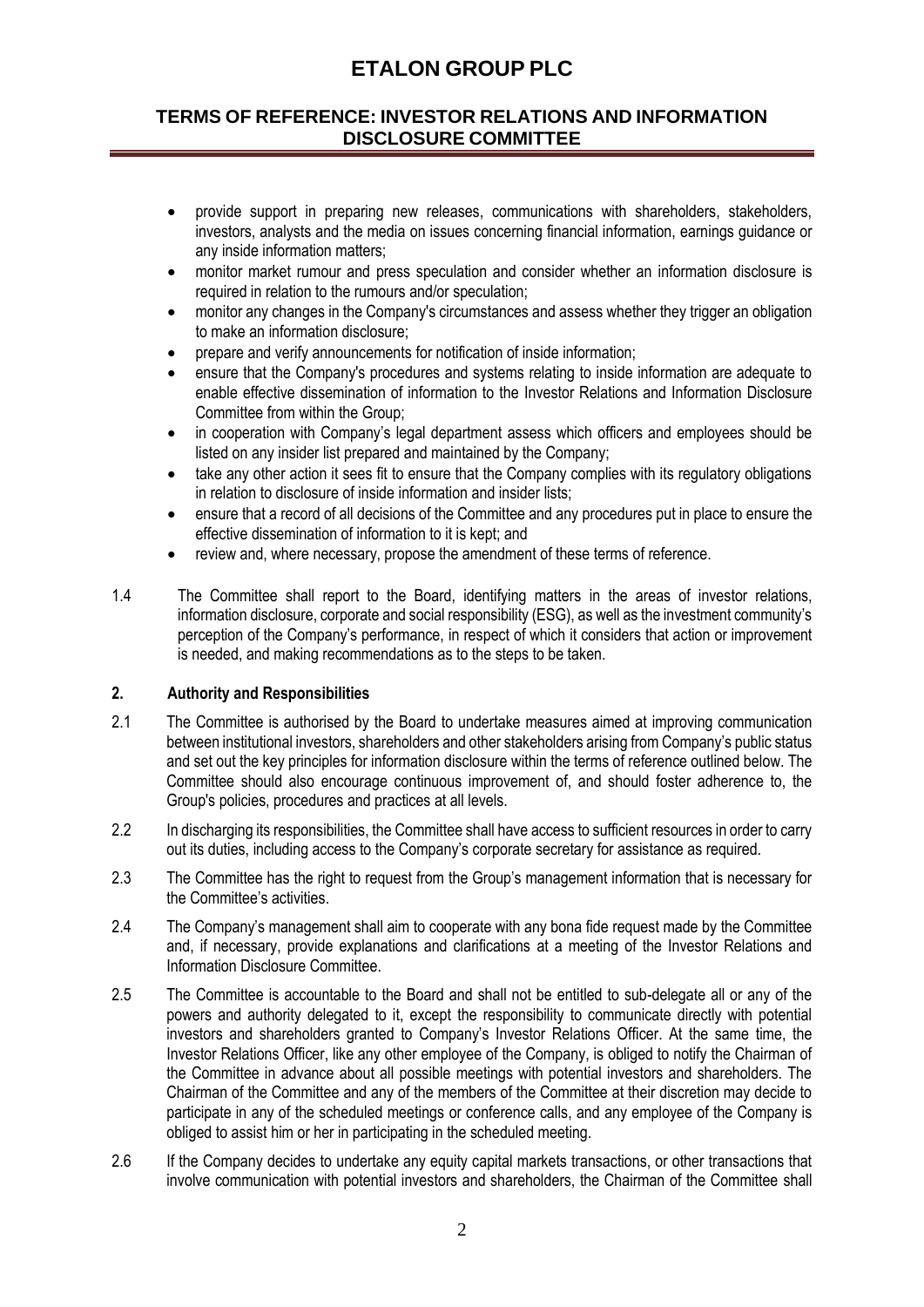## **TERMS OF REFERENCE: INVESTOR RELATIONS AND INFORMATION DISCLOSURE COMMITTEE**

take part in all key meetings, the development of marketing and other documents, and also in the transaction closing procedure.

- 2.7 The Committee is authorised by the Board to obtain outside legal or other independent professional advice and to secure the attendance of outsiders with relevant experience and expertise if it considers this necessary. The Chairman of the Committee will obtain approval for any such expenditure from the Chairman of the Board and the CEO of the Company.
- 2.8 The Committee will arrange for periodic reviews of its own performance and shall on an ad hoc basis review the terms of reference governing the activities of the Committee in order to ensure it is operating at maximum effectiveness and recommend any changes it considers necessary to the Board for approval.
- 2.9 The Committee will give due consideration to laws and regulations, the provisions of any corporate governance policy adopted by the Company and compliance with the appropriate standards and the requirements of the UK Financial Conduct Authority's Listing, Prospectus and Disclosure and Transparency Rules and any other applicable rules, as appropriate.
- 2.10 In the event of questions about the materiality for potential investors and shareholders of information due to be disclosed, any divisions of the Company or the Group shall notify the Chairman of the Committee about upcoming disclosures in advance and not publish information until the consent of the Committee or the Chairman of the Committee to disclose this information has been obtained.

### **3. Membership**

- 3.1 The Committee shall comprise at least three members, of which at least one should be an independent non-executive Director. Members of the Committee shall be appointed by the Board.
- 3.2 The Company's Investor Relations Officer is appointed to the Committee by a decision of the Board of Directors until such time as his or her termination.
- 3.3 Only members of the Committee have the right to attend Committee meetings. However, other individuals may be invited to attend all or part of any meeting as and when appropriate and necessary.

### **4. Quorum**

4.1 The quorum necessary for the transaction of business shall comprise two members. A duly convened meeting of the Committee at which a quorum is present shall be competent to exercise all or any of the authorities, powers and discretions/duties vested in or exercisable by the Committee.

### **5. Frequency of Meetings**

- 5.1 The Committee shall meet at least four times a year at appropriate times prior the significant disclosures.
- 5.2 Meetings should allow sufficient time to enable the Committee to undertake as full a discussion as may be required. In addition, there should be sufficient time between Committee meetings, the main Board meetings, and relevant Company and Group announcements to allow any work arising from the Committee to be carried out and reported to the Board as appropriate.
- 5.3 Outside the formal meeting programme, the Committee Chairman shall maintain a dialogue with key individuals involved in the Company's governance, including the Chairman of the Board, the Chief Executive Officer, the Chief Financial Officer and Investor Relations Officer.

### **6. Notice of Meetings**

6.1 Meetings of the Committee shall be called by the Secretary at the request of any of its members or at the request of Investor Relations Officer in the event that he or she is not a member of the Committee.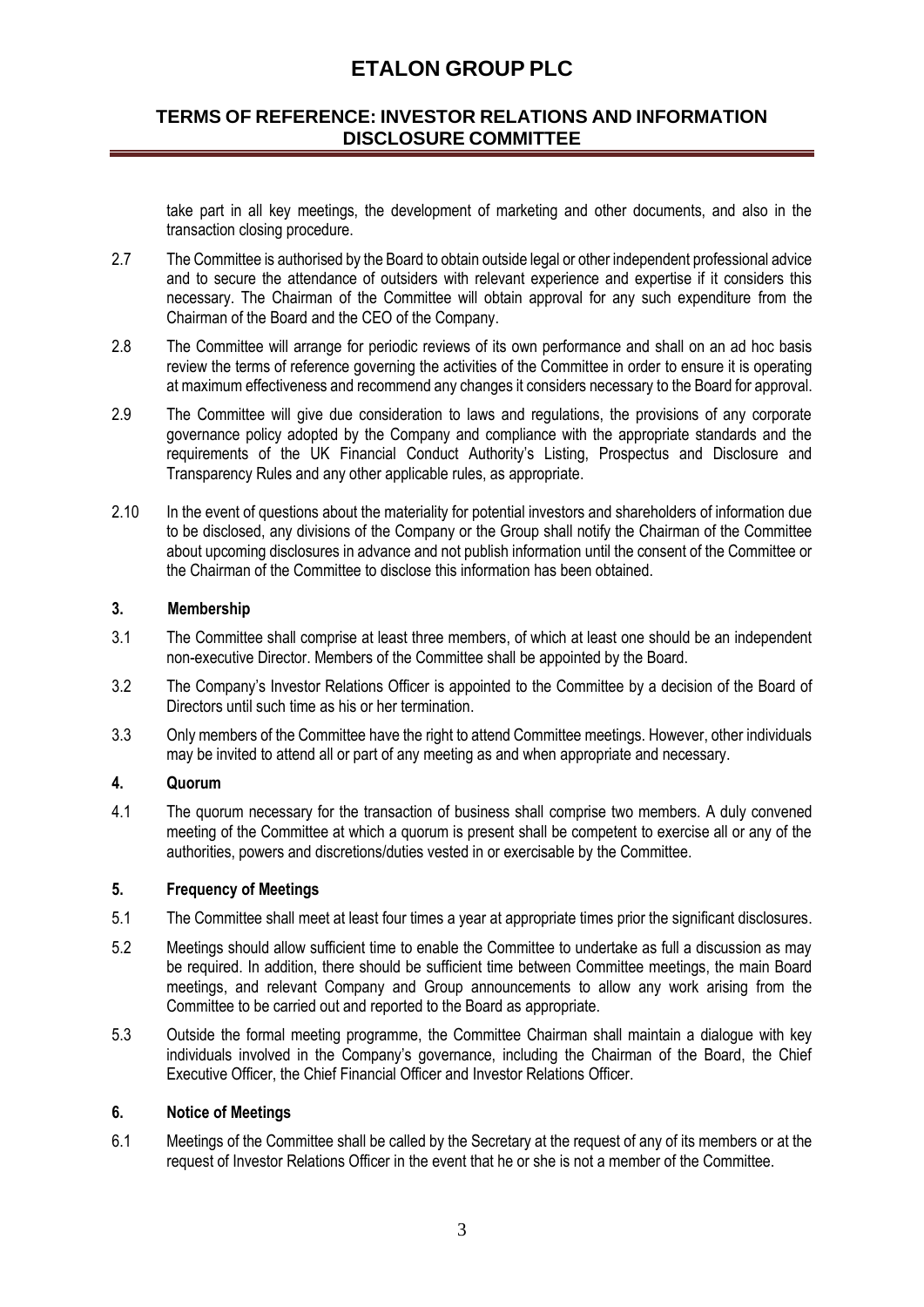## **TERMS OF REFERENCE: INVESTOR RELATIONS AND INFORMATION DISCLOSURE COMMITTEE**

- 6.2 Unless otherwise agreed, notice of each meeting confirming the venue, time and date together with an agenda of items to be discussed, shall be forwarded to each member of the Committee and any other person invited to attend no later than five working days before the date of the meeting. Supporting papers shall be sent to Committee members and to other attendees as appropriate in reasonable time ahead of the meeting.
- 6.3 The agenda for each meeting of the Committee shall be approved by the Chairman. Any member of the Committee may suggest items to be included on the agenda.
- 6.4 If all the members of the Committee agree, meetings may be held by telephone conference call or video conference.

#### **7. Minutes of Meetings**

- 7.1 The Secretary shall minute the proceedings and decisions of all meetings of the Committee, including recording the names of those present and in attendance.
- 7.2 Draft minutes of Committee meetings shall be circulated promptly to all members of the Committee. Once approved, minutes should be circulated to all other members of the Board unless it would be inappropriate to do so.
- 7.3 The Committee shall ensure that a record of any matter considered for disclosure but which is not disclosed is maintained, including a record of whether, in each case, such a matter is not disclosed because:
	- (a) it is inside information but there are grounds for delaying its announcement;
	- (b) it is not yet inside information but it has the potential to become inside information; or

(c) it is not thought to be inside information and is not thought to be capable of becoming inside information.

In addition, the Committee shall be responsible for monitoring whether there are changes in circumstances that may require an announcement or a change in the designation of information from category (b) to category (a) above.

### **8. Communication with the Board**

- 8.1 The Committee chairman shall report formally to the Board on its proceedings after each meeting on all matters within its duties and responsibilities. This report shall include:
	- Information on significant disclosures by the Company during the period since the last report was submitted:
	- Information on the perception of material disclosures by the capital markets and the analytical notes published based on the information disclosed by the Company;
	- Information on the Company's share price performance and key factors impacting the Company's market capitalisation for the period since the last report was submitted;
	- Information on meetings held with potential investors and shareholders in the period since the last report was submitted;